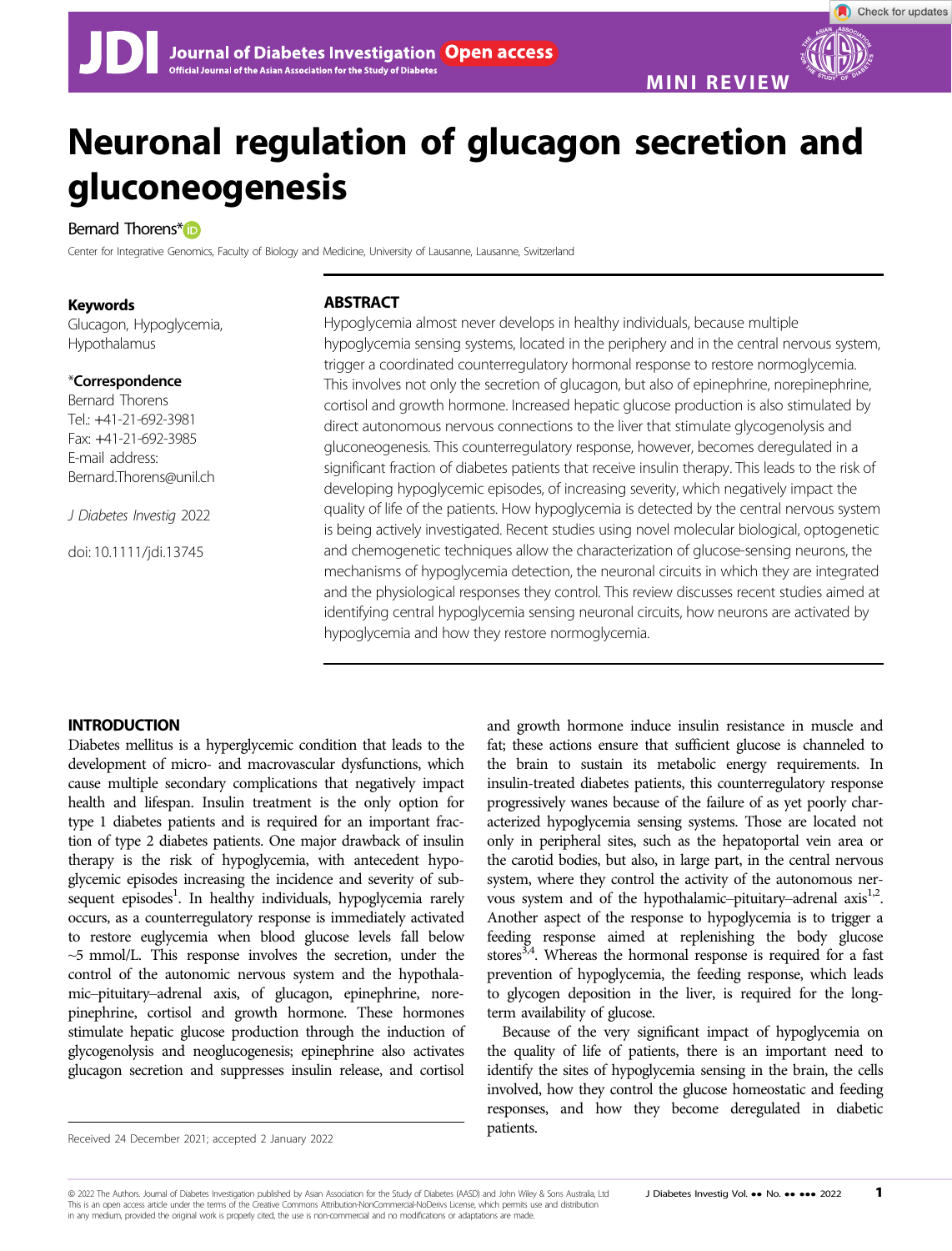#### MECHANISMS OF GLUCOSE SENSING BY THE BRAIN

All neurons can utilize glucose as a source of metabolic energy. However, a subgroup of neurons has the specific ability to regulate their firing activity in response to physiological changes in extracellular glucose concentrations. These glucose-responsive neurons can be activated by a rise (glucose excited, GE neurons) or by fall (glucose inhibited, GI neurons) in extracellular glucose concentrations<sup>3,4</sup>. Such GE and GI neurons are classically identified in electrophysiological recording experiments as being responsive to variations in glucose concentrations between 0.1–0.5 mmol/L glucose and 2.5 mmol/L glucose<sup>5</sup>. These conditions are considered to reflect the brain parenchymal glucose concentrations, which are  $\sim$ 30% of the blood glucose levels<sup>6</sup>. There is evidence that the glucose signaling pathways that lead to these neurons firing are diverse<sup>7</sup>. GE neurons have been suggested to respond to increase in glucose by a metabolism-dependent signaling pathway that requires glucose uptake, glucose metabolism and a K<sup>+</sup> ATP channeldependent depolarization of the plasma membrane. Although this pathway resembles that of the pancreatic  $\beta$ -cells, the presence of glucose transporter 2 (Glut2) can be replaced by another glucose transporter isoform (Glut1 or Glut3), and glucokinase is not required for their glucose responsiveness<sup>8</sup>. Glucose sensing by GE neurons has also been reported to depend on the presence and activity of the Na<sup>+</sup>/glucose symporters sodium–glucose cotransporter 1 or sodium–glucose cotransporter  $3^9$ , or of the sweet taste receptor T1R2/T1R3<sup>10</sup>. GI neurons are activated by hypoglycemia by a mechanism that recruits adenosine monophosphate-dependent protein kinase (AMPK). Subsequent depolarization of the plasma membrane and induction of firing activity has been found to rely on the activity of  $\text{Na}^+/\text{K}^+ \text{ATPase}^{11,12}$ , two pore-domain  $\text{K}^+$  channels<sup>13</sup>, anoctamine  $4^{14}$  or the cystic fibrosis transmembrane regula- $\text{tor}^{15}$ . In addition, to this complexity in neuronal glucose sensing, there is evidence that astrocytes might participate in the normal response to hypoglycemia<sup>16</sup>. Tanycytes, ependymoglial cells lining the bottom of the third ventricle and that are in direct contact with hypothalamic neurons and blood vessels of the median eminence, also respond to variations in extracellular glucose concentrations, and participate in the control of feeding and glucose homeostasis<sup>17</sup>.

# ANATOMICAL DISTRIBUTION OF GLUCOSE-SENSING NEURONS

#### The hypothalamus

Glucose-sensing neurons are present in several hypothalamic nuclei, including the arcuate (ARH), dorsomedial (DMH), paraventricular (PVN), ventromedial, lateral (LH) and supraoptic nuclei<sup>2,18</sup>. Connections between hypothalamic neurons and the parasympathetic nervous system are through the dorsal vagal complex (DVC), which consists in the nucleus of the tractus solitarius (NTS), the area postrema and the dorsal motor nucleus of the vagus (DMNX), which is formed by the cell bodies of the vagal nerve neurons. Neurons from the ARH, PVN, DMH and LH send direct projections to the DVC, thus forming an anatomical connection between nuclei containing glucose-sensing neurons and the vagal nerve. In contrast, neurons from the PVN and LH can activate the sympathetic nerve by sending projections to the intermediolateral cell column (IML) of the spinal cord, either directly or through a relay in the ventrolateral medulla (VLM). Glucose-sensing cells of the ARH, DMH and ventromedial are indirectly connected to the sympathetic nerve through their projections to the PVN and the LH (see Stanley et al.18 and Figures 1 and 2).

#### The brainstem

In the brainstem, glucose-sensing neurons are found in the DVC, the VLM and the parabrachial nucleus (PBN). In the NTS – one of the nuclei of the DVC – glucose-responsive neurons are directly sensitive to variations in blood glucose concentrations $19$ , as this structure is not protected by a blood–brain barrier. In the VLM, epinephrine and norepinephrine neurons are glucose-sensitive and participate to the control of the counterregulatory response to hypoglycemia or 2-deoxy-D-glucose  $(2DG)$ -induced neuroglucopenia<sup>20</sup>. Their role depends on projections to the hypothalamus, in particular the PVN, and to the IML to control the secretion of epinephrine by adrenal glands. They also send projections to the supraoptic nuclei to control vasopressin neurons. The PBN has connections to both the DVC and hypothalamus, in particular the ventromedial nucleus (VMN), and contains neurons that are activated by hypoglycemia to control the glucagon secretion $^{21}$  (see Figures 1 and 2).

#### The thalamus

The paraventricular part of the thalamus (PVT) integrates interoceptive signals to the control of feeding behavior<sup>22</sup>. Anatomically, the PVT receives inputs from several hypothalamic nuclei involved in the regulation of glucose homeostasis and feeding, and sends dense projections to the nucleus accumbens $^{23}$ , which controls motivated feeding behavior. In humans, the PVT has been found to be activated by hypoglycemia<sup>24</sup> and, in a model of HAAF, synaptic activity in the PVT was found to be markedly increased, suggesting that this brain region contributes to the overall response to hypoglycemia<sup>25</sup>. In mice, hypoglycemiasensing neurons, characterized by the expression of Glut2, have been identified in the PVT and found to play a role in the motivated feeding response to hypoglycemia: when activated by hypoglycemia or by optogenetics, these neurons, through their projections to the nucleus accumbens, increase sucrose-seeking behavior<sup>26</sup>. GE neurons have also been identified in the PVT that are characterized by the expression of glucokinase<sup>27</sup>. When activated by optogenetics, they suppress glucose-seeking behavior; in contrast, when inhibited by chemogenetics, they increase feeding. Thus, two populations of glucose-responsive neurons in the PVT show opposite responses to extracellular glucose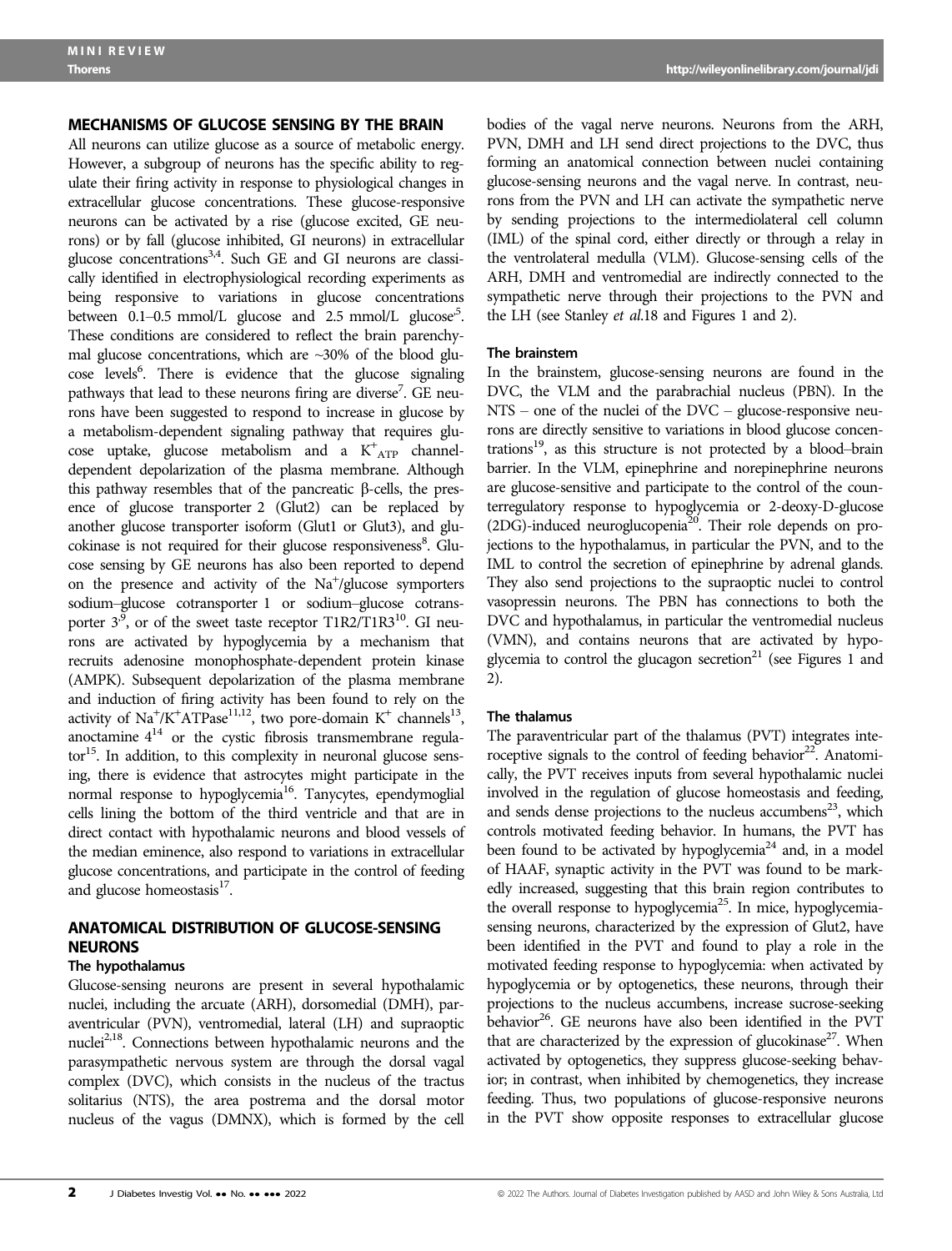

Figure 1 | Pathways for hypoglycemia activation of the vagal nerve. Glucose-sensing neurons that transmit a hypoglycemia signal are located in the portal vein area, the brainstem and the hypothalamus. In the portal vein area, hypoglycemia-sensitive nerve terminals send projections to the DVC and this signal is further conveyed to the hypothalamus. At the level of the brainstem, hypoglycemia activates neurons in all three nuclei of the dorsal vagal complex (DVC), and these can directly or indirectly through hypothalamic nuclei control the activity of the dorsal motor nucleus of the vagus (DMNX) and, thus, the vagal nerve. Hypoglycemia can also activate neurons in the indicated nuclei of the hypothalamus, which send direct or indirect projections to the DVC for the control of vagal activity and glucagon secretion. AP, area postrema; ARH, arcuate nucleus; DMH, dorsomedial nucleus; LH, lateral nucleus; NTS, nucleus of the tractus solitarius; PVN, paraventricular nucleus; VMN, ventromedial nucleus.

levels with Glut2 neurons playing an important role to activate a feeding response to hypoglycemia.

# GLUCOSE SENSING NEURONS IN GLUCAGON **SECRETION**

# Glucose sensing cells of the DMNX/NTS

The parasympathetic or vagal nerve is activated by small decreases in glycemia and triggers a rapid secretion of gluca- $\gamma^{28}$ . The vagal nerve originates from the DMNX, a nucleus of the DVC. Insulin-induced hypoglycemia or 2DG-induced neuroglucopenia rapidly and strongly induce c-fos expression

in the three structures of the DVC, the DMNX, NTS and area postrema<sup>16</sup>, and electrophysiological measurements with extracellular electrodes show the acute glucose responsiveness of neurons of this region<sup>29</sup>. In search for markers identifying specific glucose responsive neurons in the DVC, Lamy et  $al$ ,  $l^3$ carried out patch clamp experiments on Glut2-expressing neurons of the NTS identified by the genetically-driven expression of a green fluorescent protein. Previous studies had indeed shown that inactivation of Glut2 in the nervous system leads to a prediabetic phenotype characterized by lower  $\beta$ -cell mass, suppressed first phase of insulin secretion, glucose intolerance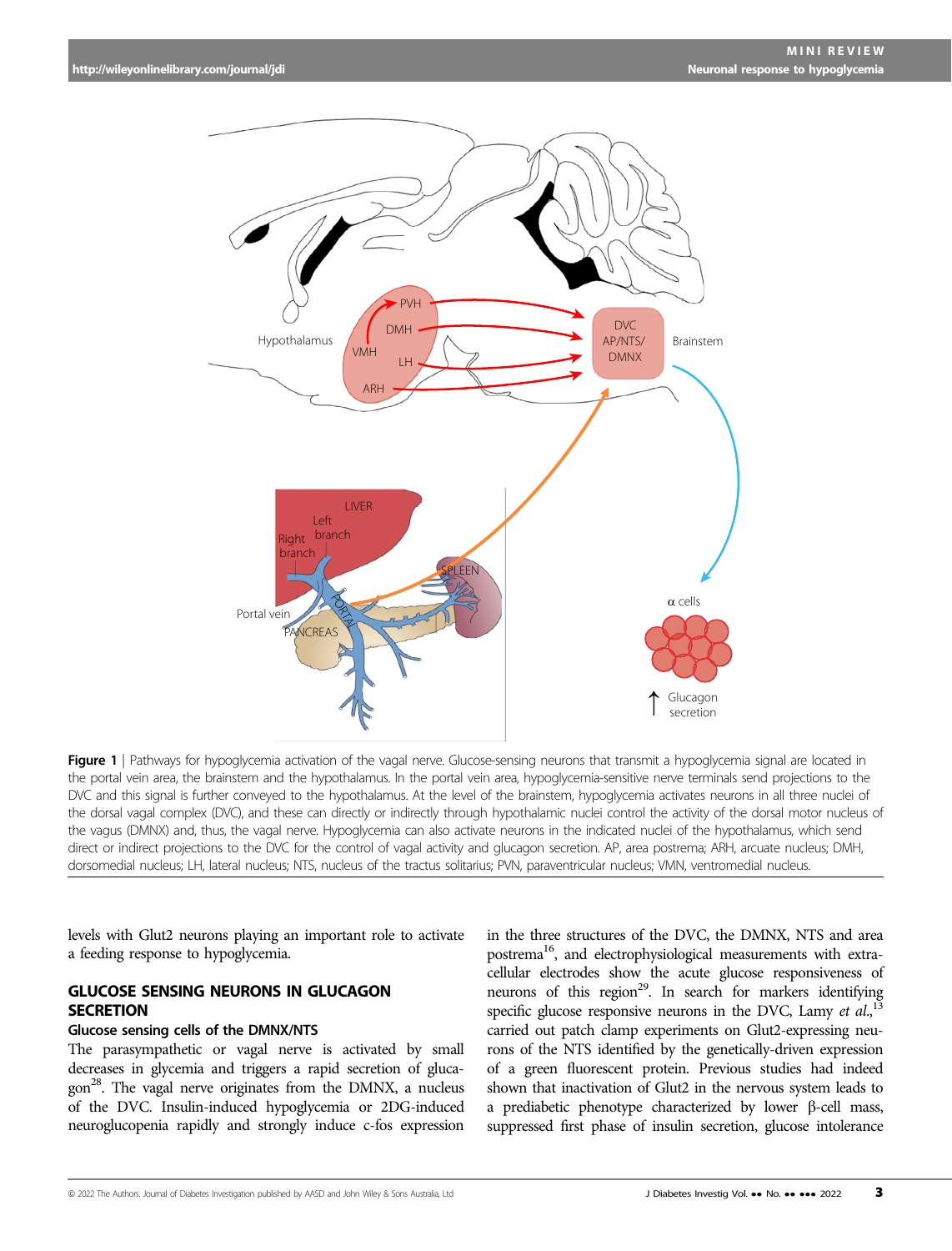

Figure 2 | Pathways for hypoglycemia activation of the sympathetic nerve. Glucose-sensing neurons that transmit hypoglycemia signals to the sympathetic nerve are located in the brainstem and the hypothalamus. In the brainstem, epinephrine and norepinephrine neurons of the ventrolateral medulla (VLM) can be activated by hypoglycemia or neuroglucopenia. They activate the sympathetic glucagon response indirectly through projections to the hypothalamus or directly through connections to the intermediolateral cell column (IML). Cholecystokinin neurons of the parabrachial nucleus (PBN) send projections to the ventromedial nucleus (VMN) to control glucagon secretion, as discussed in the text. The indicated hypothalamic nuclei also contain neurons that can detect hypoglycemia and activate the sympathetic nerve either through intrahypothalamic connections to the paraventricular nucleus (PVN), which send direct projections to the IML or indirect projections through the VLM. The lateral nucleus (LH) also sends projection to the VLM and IML to control sympathetic activity. The activated sympathetic nerve stimulates epinephrine secretion from the adrenals, which increases glucagon secretion and hepatic glucose production; it activates lipolysis in adipose tissue to provide free fatty acids required to fuel hepatic neoglucogenesis; it inhibits insulin secretion and directly stimulates glucagon secretion; it also directly stimulates hepatic glucose production.

associated with decreased insulin secretion and increased plasma glucagon levels<sup>30</sup>. Glut2 neurons of the NTS were found to be activated by hypoglycemia, showing progressively higher plasma membrane depolarization as extracellular glucose concentrations decreased from 5 to 0.5 mmol/L. This response was

dependent on a decrease in glucose metabolism, leading to activation of AMPK and the control of a leak  $K^+$  channel. Glut2 neurons of the NTS are GABAergic and send projections to the DMNX. Their optogenetic activation in living mice that express channelrhodopsin-2, a light-activated cation channel<sup>31</sup>,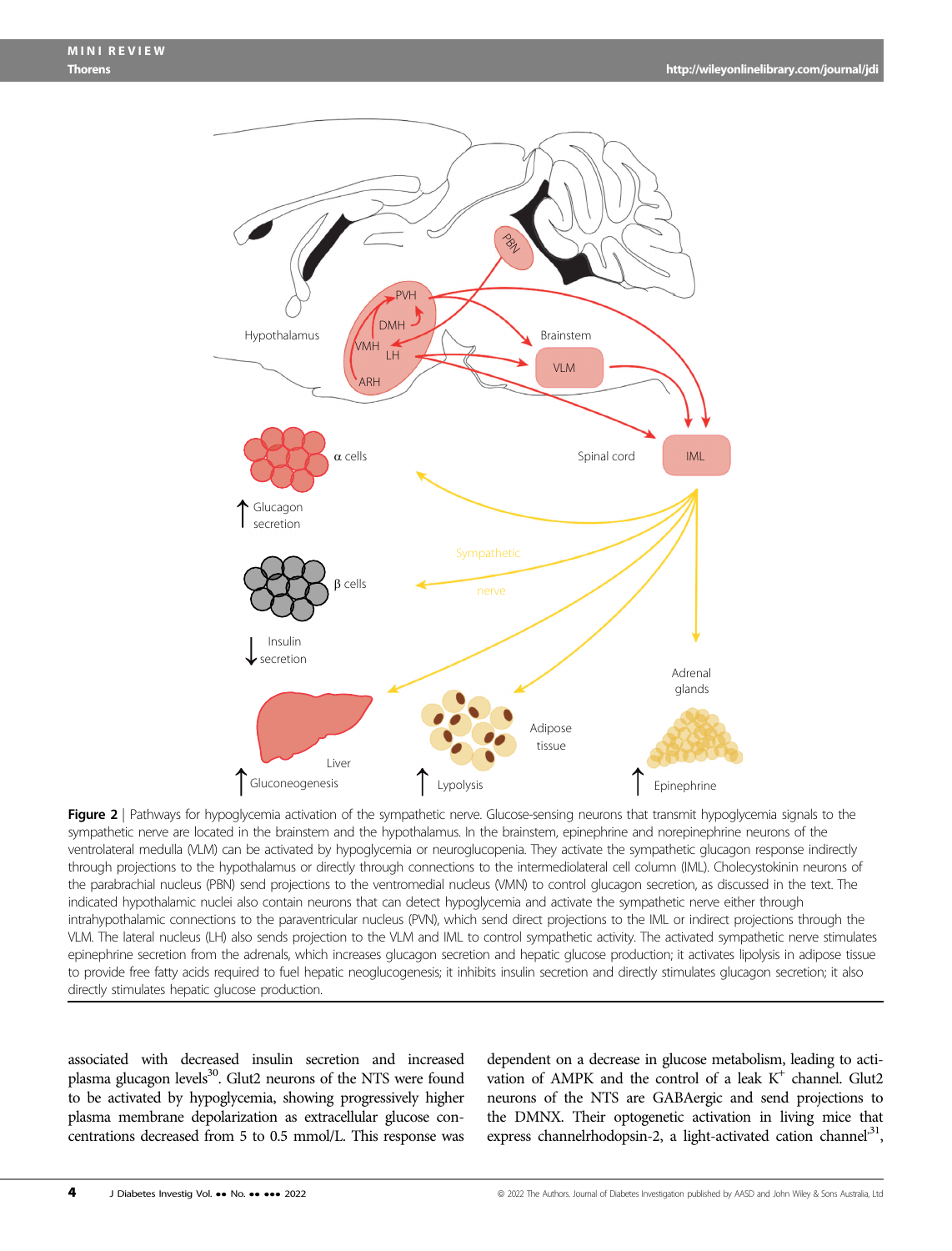in Glut2 neurons of the NTS led to stimulation of vagal nerve activity and a strong induction of glucagon secretion $13$ .

#### Glucose-sensing cells of the VMN

The ventromedial nucleus of the hypothalamus was recognized early on as an important site for the regulation of feeding and glucose homeostasis (for review, see Shimazu et al.32). For instance, electrical stimulation of the VMN increases blood glucose levels and reduces hepatic glycogen content<sup>33</sup>. It is also involved in the control of glucagon secretion, as shown by the fact that injection of 2DG directly in the VMN induces glucagon secretion, and that glucagon secretion triggered by systemic insulin-induced hypoglycemia can be prevented by VMN injections of glucose<sup>34,35</sup>. These early observations have been refined using current genetic technologies. Most VMN neurons express the transcription factor Sf1, and Sf1-Cre mice have been widely used as a genetic tool to target VMN neurons for specific gene expression or inactivation. Glucokinase is also expressed by most VMN neurons, and these largely, but not completely, overlap with the Sf1-expressing neuron population. Gck-Cre mice have, thus, also been used for the Cre-dependent controlled expression of various genes in the VMN. For instance, it is possible to express an activating or inhibiting channelrhodopsin in VMN neurons, and test the effect of light delivered through an optic fiber placed in the VMN of living mice. Using this approach with Sf1-Cre mice, Meek *et al.*<sup>36</sup> showed that activation of Sf1 neurons of the VMN increases glucagon that activation of Sf1 neurons of the VMN increases glucagon secretion and blood glucose levels, whereas inhibiting them decreases the glycemic recovery after insulin-induced hypoglycemia. A similar observation was made using Gck-Cre mice to activate Gck neurons by a magnetic field-controlled sys $tem<sup>37</sup>$ .

VMN neurons are mostly glutamatergic. Thus, another way of inhibiting them is to genetically inactivate the expression of the vesicular glutamate transporter, vGlut2. Mice with genetic inactivation of vGlut2 in Sf1 neurons show lower glycemic levels in the fasted state than control mice and defective counterregulatory response to insulin-induced hypoglycemia or 2DG-induced neuroglucopenia, with lower glucagon secretion<sup>38</sup>. Thus, the VMN is an important nucleus involved in the counterregulatory response to hypoglycemia through the control of glucagon secretion and hepatic glucose production.

Interesting questions that are currently being investigated are to define the circuit in which VMN neurons are integrated to control glucagon secretion and endogenous glucose production, and to determine whether their intrinsic glucose sensing properties are required for the physiological response to hypoglycemia. VMN neurons send projections to numerous brain regions<sup>39</sup>, and those neurons involved in counterregulatory response are integrated in a circuit that includes afferent neurons able to sense glucose variations and efferent neurons that transmit the hypoglycemia signal to the endocrine pancreas and/or the liver. In one study, it has been shown that cholecystokinin neurons of the PBN are activated by hypoglycemia.

These neurons send projections to the VMN, and this connection between the brainstem and the hypothalamus is required for the normal glucagon response to hypoglycemia<sup>21</sup>. It has been further shown that the VMN neurons receiving inputs from the cholecystokinin neurons control glucagon secretion through projections to the bed nucleus of the stria terminalis. Thus, a primary hypoglycemic signal generated in the PBN can induce glucagon secretion through a relay to the VMN. Hypoglycemia can, however, also be detected by peripheral sensors, such as those located in the hepatoportal vein region, and which send information about local glycemic levels to the brainstem and hypothalamus to control the glucagon  $response<sup>40,41</sup>$ . That VMN neurons are part of such a global neuronal circuit is attested by the experiments mentioned above, where the glucagon response to peripheral hypoglycemia can be suppressed by glucose infusion of the VMN or by the genetic inactivation of the vGlut2 gene in Sf-1 neurons $35,38$ .

To determine the physiological importance of hypoglycemia sensing by VMN neurons in counterregulation, Quenneville *et al.*<sup>42</sup> searched for a possibility to selectively inactivate GI peuron function. They reported that inactivation in Sf1 peurons neuron function. They reported that inactivation in Sf1 neurons of both the  $\alpha$ 1 and  $\alpha$ 2 subunits of AMPK, a metabolic sensor activated by hypoglycemia, suppressed GI neuron activity while leaving GE neuron activity intact. Mice with knockout of both AMPK  $\alpha$ 1 and  $\alpha$ 2 subunits were then used to address two questions. The first was to assess whether specific genes could be identified that are dysregulated by AMPK inactivation and that could account for the loss of hypoglycemia detection. The second was to determine whether the loss of GI neurons from the VMN would negatively impact the normal counterregulatory response to hypoglycemia. To address the first question, a transcribing ribosome affinity purification technique<sup>43</sup> was used, which allows to specifically isolate messenger ribonucleic acid (mRNA) from Sf1 neurons. This technique is based on the targeted expression in Sf1 neurons of a gene encoding the L10 ribosomal protein fused to a green fluorescent protein. This fusion protein assembles within functional ribosomes, allowing their immunopurification with anti-GFP antibodies. Analysis of the ribosome-associated mRNAs and their differential expression between Sf1 neurons expressing or not AMPK led to the identification of thioredoxin 2 as one of the most downregulated mRNAs in the neurons of knockout mice. Thioredoxin 2 is transcriptionally regulated by AMPK; it encodes a mitochondrial reactive oxygen species scavenger protein, and its overexpression in the VMN of AMPK knockout mice restores GI neuron activation by hypoglycemia. This, therefore, suggests that reactive oxygen species, which are induced by hypoglycemia, might prevent neuronal firing if a specific protection mechanism is not in place. In rats, overexpression in the VMN of thioredoxin 1, a cytoplasmic form of thioredoxin, has also been shown to protect against defects in hypoglycemia-induced glucagon secretion in type 1 diabetes $44$ .

To investigate the impact of suppressing GI neuron activity in the VMN,  $\alpha$ 1 and  $\alpha$ 2 AMPK knockout mice were exposed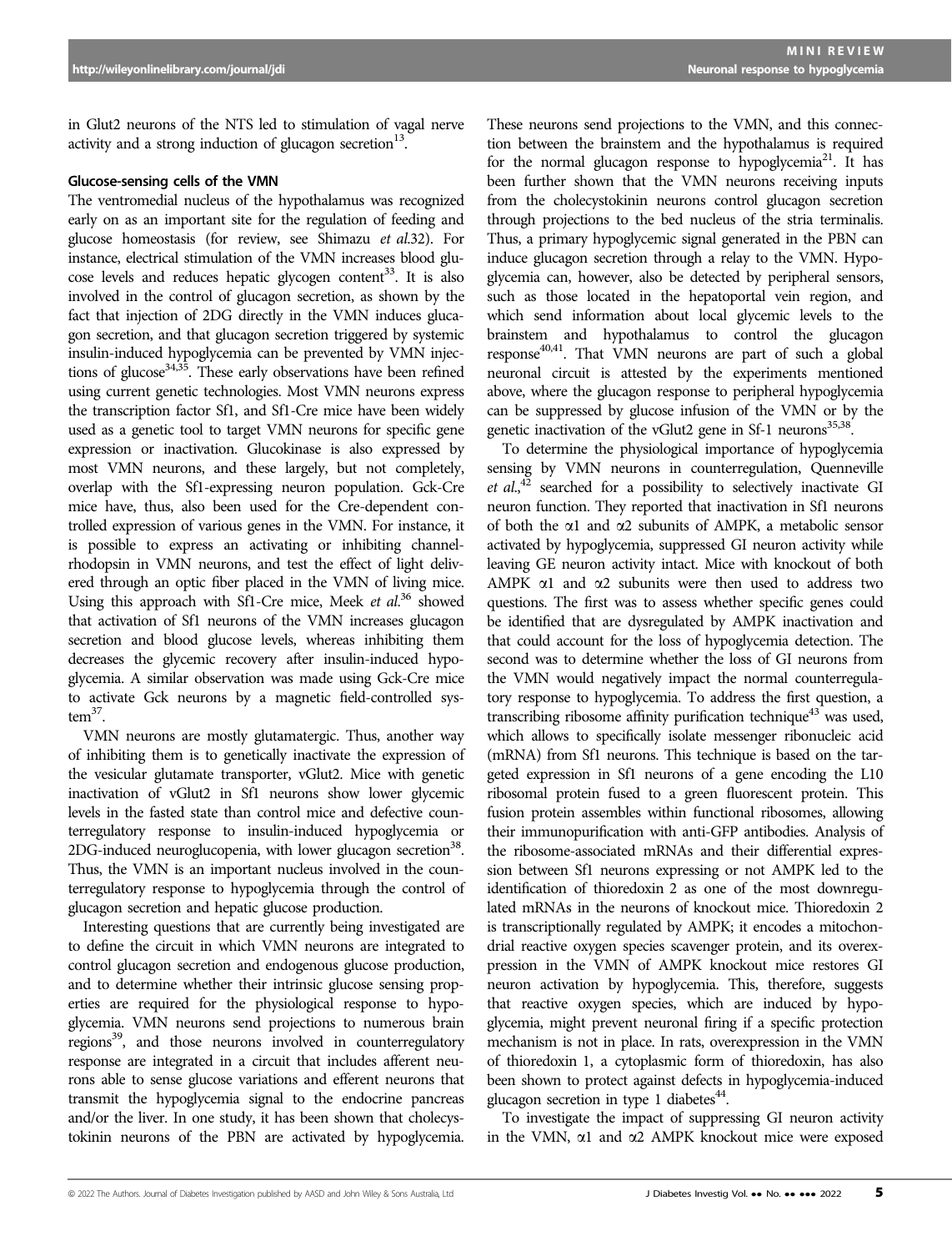to insulin-induced hypoglycemia or 2DG-induced neuroglucopenia. No difference in the stimulation of glucagon secretion could be observed between control and knockout mice. Thus, the glucose-sensing property of VMN GI neurons is not required for the normal counterregulatory response to hypoglycemia. This can be explained by the fact that hypoglycemia is detected at multiple sites in the multisynaptic neuronal circuit in which VMN neurons are integrated and that peripheral glucose sensing is sufficient to generate a counterregulatory response. VMN neurons are nevertheless required to transmit this signal, as suppressing glutamatergic synaptic transmission by vGlut2 gene inactivation prevents the glucagon response<sup>38</sup>. It can, thus, be hypothesized that hypoglycemia sensing by VMN GI neurons constitutes a fail-safe system recruited in case of defective peripheral hypoglycemia sensing.

Although AMPK could be shown to be required for GI signaling, the mechanism of hyperglycemia detection by GE neurons is still not fully characterized. Genetic studies have shown that the adenosine triphosphate-sensitive potassium channel is required<sup>45</sup>, suggesting that GE signaling shares similarities with glucose-induced insulin secretion in pancreatic  $\beta$ -cells. In these cells, glucokinase plays an essential role in controlling the glucose dose–response of insulin secretion. In neurons, glucokinase has been postulated to play a similar role, and to be required for the glucose responsiveness of both GE and GI neurons<sup>46</sup>. However, the formal testing of this hypothesis by genetic inactivation of glucokinase specifically in Sf1 neurons showed that this enzyme is fully dispensable for the GE or GI response to, respectively, high or low extracellular glucose levels<sup>8</sup>. Nevertheless, VMN glucokinase knockout mice still show defects in hypoglycemia-induced glucagon secretion, increased fat mass and absence of glucose-regulated autonomous nervous system activity. However, these phenotypes were observed only in female, and not in male mice. Thus, Gck is not required for glucose-sensing by GE or GI neurons. Why inactivation of Gck in Sf1 neurons impacts, in a sex-dependent manner, glucose homeostasis, fat mass and bodyweight still needs to be explained.

# Fgf15 neurons of the DMH control glucagon secretion and gluconeogenesis

To identify novel hypothalamic regulators of glucagon secretion Picard et al., carried out a genetic screen in BXD recombinant inbred mice $47$  (Figure 3). BXD mouse lines are derived from the cross between C57Bl/6 and DBA/2 mice<sup>48</sup>, and each line contains a specific and characterized combination of the parental strain genomes. The BXD lines are, thus, easily amenable to genetic screens for the identification of quantitative trait loci controlling any particular phenotype. A set of 35 mouse lines were assessed for glucagon quantitative trait loci in response to 2DG-induced neuroglucopenia. This led to the identification of a quantitative trait loci on the distal part of chromosome 7. This region contains 128 genes, 65 of which are expressed in the hypothalamus, as determined by hypothalamus RNASeq analysis. Correlation analysis then led to the identification of the Fgf15 mRNA as the most anti-correlated with the glucagon trait. In situ hybridization analysis showed that Fgf15 was expressed in a subset of neurons of the DMH and in the perifornical region. Intracerebroventricular injection of FGF19 (the stable human ortholog of Fgf15) reduced 2DG-induced glucagon secretion. In contrast, silencing Fgf15 expression in the DMH by recombinant lentivirus delivery of a short hairpin RNA increased glucagon secretion. Furthermore, i.c.v. injection of FGF19 reduced 2DG-induced c-fos expression in the DVC and vagal nerve firing.

To better understand the role of the DMH Fgf15 neurons, mice were generated that express the Cre recombinase from the Fgf15 locus. These mice allowed for the use of a chemogenetic approach $31$  to specifically stimulate Fgf15 neurons of the DMH. This is based on the stereotactic injections of a recombinant adeno-associated virus driving the Cre-dependent expression of  $hM3Dq^{49}$ , a modified muscarinic receptor that can be activated by clozapine-N-oxide injected intraperitoneally. Chemogenetic activation of the Fgf15 neurons suppressed hypoglycemia-induced vagal activity and glucagon secretion, in line with the results of the genetic screen. However, surprisingly, their activation also led to a strong activation of the sympathetic nerve, leading to stimulation of the cyclic AMP pathway in the liver, with increased phosphorylation of the transcription factor Crebp, induction of Pepck, the rate-limiting enzyme in neoglucogenesis, and increased hepatic glucose production (Figure 3); this raised glycemia by  $\sim$ 1 mmol/l.

Patch clamp analysis of the Fgf15 neurons showed that most are glucose non-responders, approximately 25% are GE and  $\leq 10\%$  are GI<sup>50</sup>. It is, thus, unlikely that activation of the Fgf15 neurons to generate the responses described above is through their glucose-sensing properties. These neurons are also part of a neuronal network and receive inputs from the PVN, the ARH, the VMN and the LH, which all have glucose-responsive neurons that might control the activity of the Fgf15 neurons. These neurons send projections to the medial preoptic area, the locus coeruleus and the ARH, and might therefore reach the DVC and IML indirectly to control vagal and sympathetic activity, respectively.

Therefore, the Fgf15 neurons of the DMH increase hepatic glucose production while suppressing glucagon secretion. This direct effect on the liver might be important to trigger a fast response that avoids the effects of glucagon on other physiological functions, such as suppression of feeding.

## **CONCLUSION**

Present evidence describes the existence of a highly distributed hypoglycemia-monitoring system, with glucose-sensing cells located in peripheral and central locations, mainly in the hepatoportal vein area, the brainstem and hypothalamus, with others present in the ventral thalamic regions. Importantly, these cells are connected together and whereas the PVT cells appear to mainly control motivated feeding behavior, the other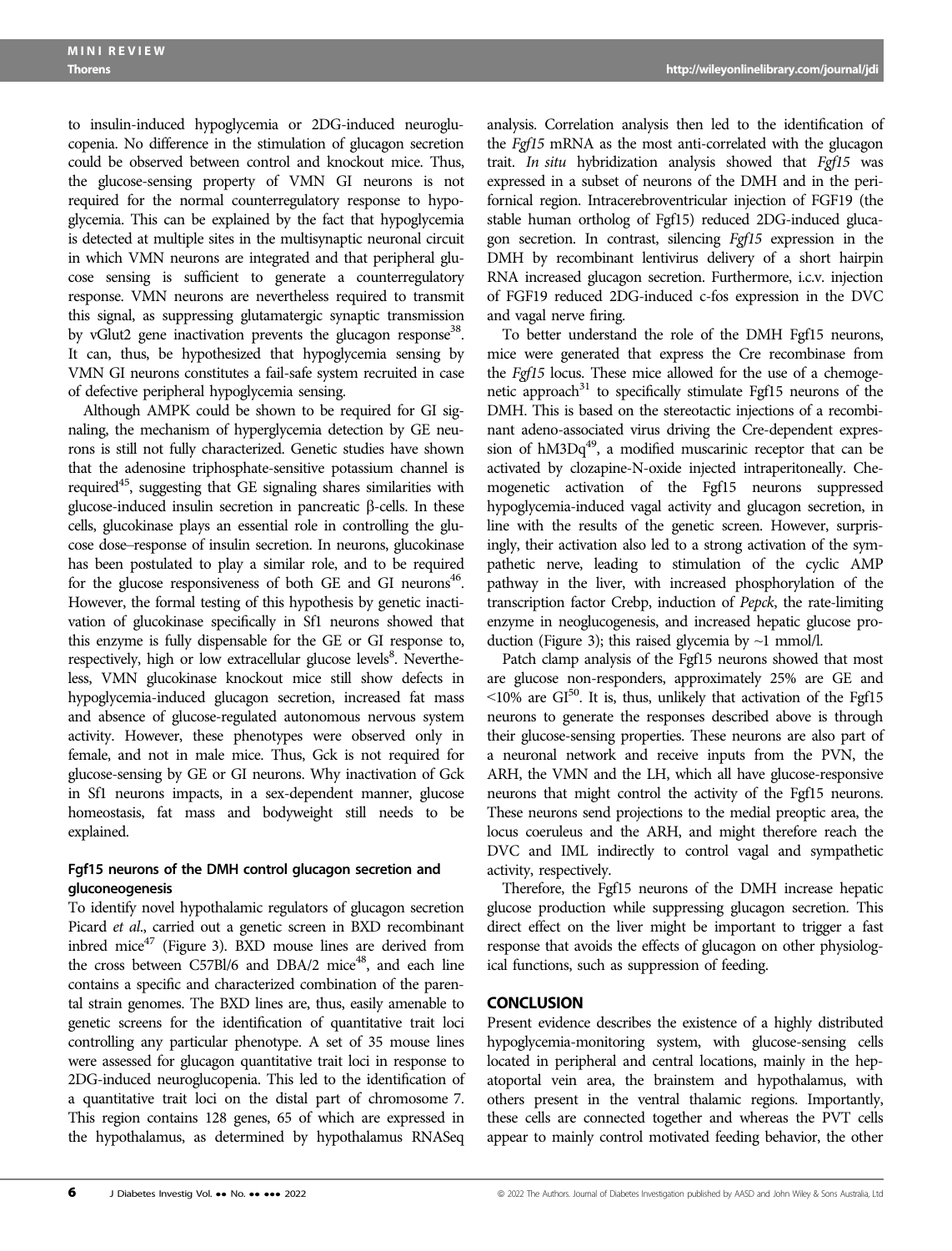

Figure 3 | Identification of Fgf15 neurons that control glucagon secretion and hepatic glucose production. Recombinant inbred BXD mouse lines derived from the initial cross of C57Bl/6 and DBA/2J mice have been used to search for genomic intervals (QTL) that control neuroglucopeniainduced glucagon secretion (top left). This led to the identification of Fgf15 on the distal part of chromosome 7 (top right). Fgf15 was found to be expressed in a subpopulation of dorsomedial (DMH) neurons (lower part). Expression of the hM3Dq receptor (blue) specifically in these neurons allowed their specific activation by i.p. injection of clozapine-N-oxide. This suppressed hypoglycemia-induced glucagon secretion by blocking the activation of dorsal vagal complex (DVC) neurons. In contrast, activation of the Fgf15 neurons led to increased sympathetic nerve firing, leading to the induction of neoglucogenic genes in the liver and increased hepatic glucose production.

sensing cells are all contributing to the counterregulatory response to hypoglycemia. The mechanisms recruited to normalize glycemia include activation of the vagal nerve to stimulate glucagon secretion, of sympathetic nerves that can also stimulate glucagon secretion, but also the hypothalamic–

pituitary–adrenal axis that triggers the release of epinephrine by adrenal glands; or directly stimulate hepatic glucose production by activating the cyclic AMP-dependent expression of neoglucogenic genes. Genetic screens using recombinant inbred mice have proven to be a powerful approach to identify novel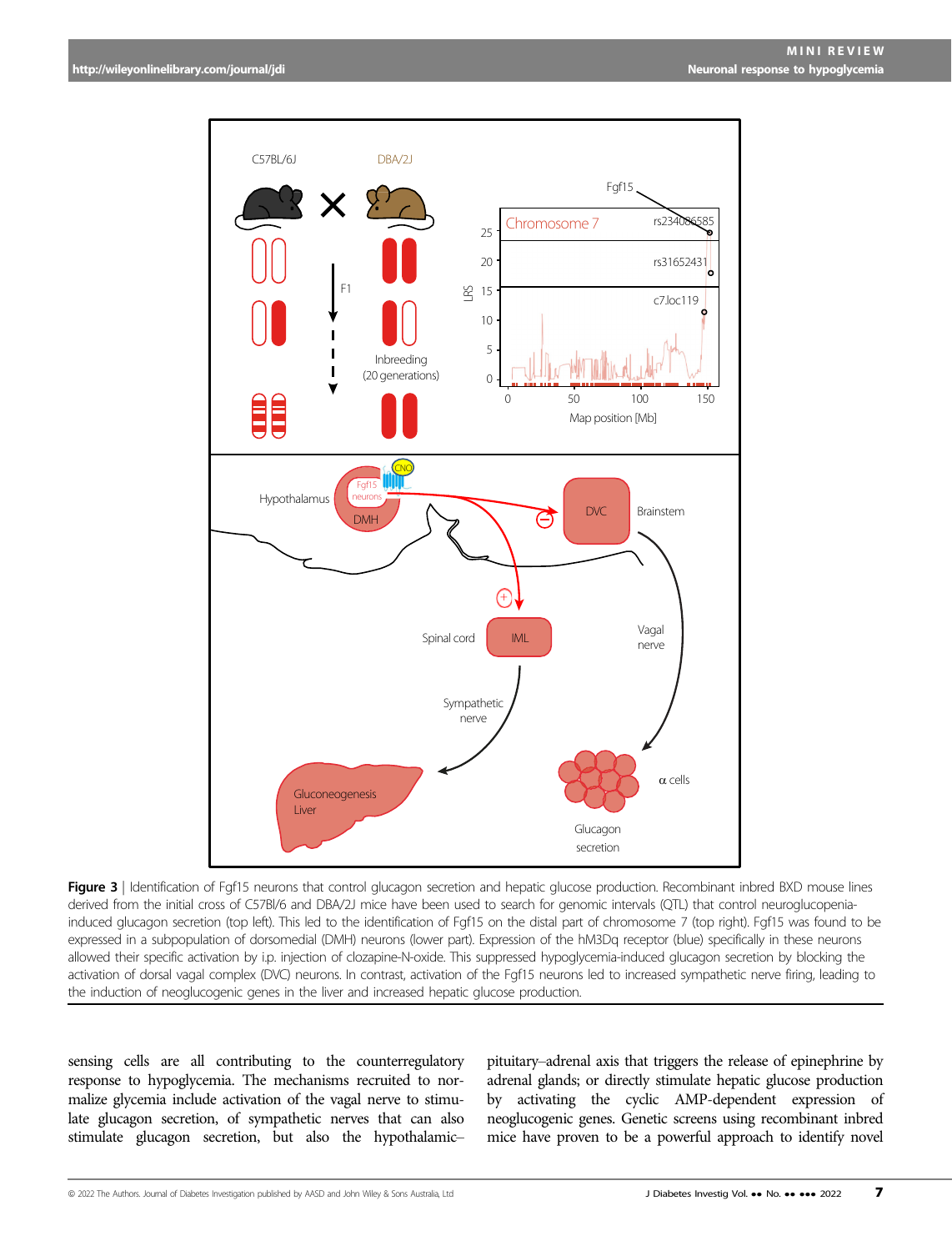regulatory mechanisms. In addition to the mentioned 2DGinduced neuroglucopenia screen described above, Picard et al. also carried out a screen in BXD mice for insulin-induced hypoglycemia-stimulated glucagon secretion. This led to the identification of several additional QTL and genes acting as regulators of glucagon secretion. Thus, much more work is required to fully characterize the mechanisms of central hypoglycemia detection and their deregulation in insulin-treated diabetes patients to be in a position to prevent hypoglycemiaassociated autonomic failure.

# ACKNOWLEDGMENTS

The work in the author laboratory was supported by grants from a European Research Council Advanced Grant (INTE-GRATE, No. 694798), a Swiss National Science Foundation grant (310030-182496) and has received funding from the Innovative Medicines Initiative 2 Joint Undertaking (JU) under grant agreement No 777460 (HypoRESOLVE). The JU receives support from the European Union's Horizon 2020 research and innovation program, and EFPIA and T1D Exchange, JDRF, International Diabetes Federation (IDF), The Leona M. and Harry B. Helmsley Charitable Trust. The author is grateful to Dr G Labouebe for the preparation of the figures.

# **DISCLOSURE**

The author declares no conflict of interest. Approval of the research protocol: N/A. Informed consent: N/A.

Registry and the registration no. of the study/trial: N/A. Animal studies: All animal experiments in the author's laboratory have received authorization from the Service Vétérinaire du Canton de Vaud, Lausanne.

# **REFERENCES**

- 1. Cryer PE. Mechanisms of hypoglycemia-associated autonomic failure in diabetes. N Engl J Med 2013; 369: 362– 372.
- 2. Marty N, Dallaporta M, Thorens B. Brain glucose sensing, counterregulation, and energy homeostasis. Physiology 2007; 22: 241–251.
- 3. Anand BK, Chhina GS, Sharma KN, et al. Activity of single neurons in the hypothalamic feeding centers: effect of glucose. Am J Physiol 1964; 207: 1146–1154.
- 4. Oomura Y, Yoshimatsu H. Neural network of glucose monitoring system. J Auton Nerv Syst 1984; 10: 359–372.
- 5. Routh VH. Glucose sensing neurons in the ventromedial hypothalamus. Sensors 2010; 10: 9002–9025.
- 6. Silver IA, Erecinska M. Extracellular glucose concentration in mammalian brain: continuous monitoring of changes during increased neuronal activity and upon limitation in oxygen supply in normo-, hypo-, and hyperglycemic animals. J Neurosci 1994; 14: 5068–5076.
- 7. Thorens B. Sensing of glucose in the brain. Handb Exp Pharmacol 2012; 209: 277–294.
- 8. Steinbusch LKM, Picard A, Bonnet MS, et al. Sex-specific control of fat mass and counterregulation by hypothalamic glucokinase. Diabetes 2016; 65: 2920–2931.
- 9. O'Malley D, Reimann F, Simpson AK, et al. Sodium-coupled glucose cotransporters contribute to hypothalamic glucose sensing. Diabetes 2006; 55: 3381–3386.
- 10. Lemon CH, Margolskee RF. Contribution of the T1r3 taste receptor to the response properties of central gustatory neurons. J Neurophysiol 2009; 101: 2459–2471.
- 11. Kurita H, Xu KY, Maejima Y, et al. Arcuate Na+, K+-ATPase senses systemic energy states and regulates feeding behavior through glucose-inhibited neurons. Am J Physiol Endocrinol Metab 2015; 309: E320–E333.
- 12. Silver IA, Erecinska M. Glucose-induced intracellular ion changes in sugar-sensitive hypothalamic neurons. J Neurophysiol 1998; 79: 1733–1745.
- 13. Lamy C, Sanno H, Labouèbe G, et al. Hypoglycemiaactivated GLUT2 neurons of the nucleus tractus solitarius stimulate vagal activity and glucagon secretion. Cell Metab 2014; 19: 527–538.
- 14. He Y, Xu P, Wang C, et al. Estrogen receptor-a expressing neurons in the ventrolateral VMH regulate glucose balance. Nat Commun 2020; 11: 2165.
- 15. Hirschberg PR, Sarkar P, Teegala SB, et al. Ventromedial hypothalamus glucose-inhibited neurones: a role in glucose and energy homeostasis? J Neuroendocrinol 2020; 32: e12773.
- 16. Marty N, Dallaporta M, Foretz M, et al. Regulation of glucagon secretion by glucose transporter type 2 (glut2) and astrocyte-dependent glucose sensors. J Clin Investig 2005; 115: 3545–3553.
- 17. Bolborea M, Langlet F. What is the physiological role of hypothalamic tanycytes in metabolism? Am J Physiol Regul Integr Comp Physiol 2021; 320: R994–R1003.
- 18. Stanley S, Moheet A, Seaquist ER. Central mechanisms of glucose sensing and counterregulation in defense of hypoglycemia. Endocr Rev 2019; 40: 768–788.
- 19. Dallaporta M, Himmi T, Perrin J, et al. A solitary tract nucleus sensitivity to moderate changes in glucose level. NeuroReport 1999; 10: 1–4.
- 20. Ritter S, Li A-J, Wang Q, et al. Minireview: the value of looking backward: the essential role of the hindbrain in counterregulatory responses to glucose deficit. Endocrinology 2011; 152: 4019–4032.
- 21. Garfield A, Shah B, Madara J, et al. A parabrachialhypothalamic cholecystokinin neurocircuit controls counterregulatory responses to hypoglycemia. Cell Metab 2014; 20: 1030–1037.
- 22. Millan EZ, Ong Z, McNally GP. Paraventricular thalamus: gateway to feeding, appetitive motivation, and drug addiction. Prog Brain Res 2017; 235: 113–137.
- 23. Kirouac GJ. Placing the paraventricular nucleus of the thalamus within the brain circuits that control behavior. Neurosci Biobehav Rev 2015; 56: 315–329.